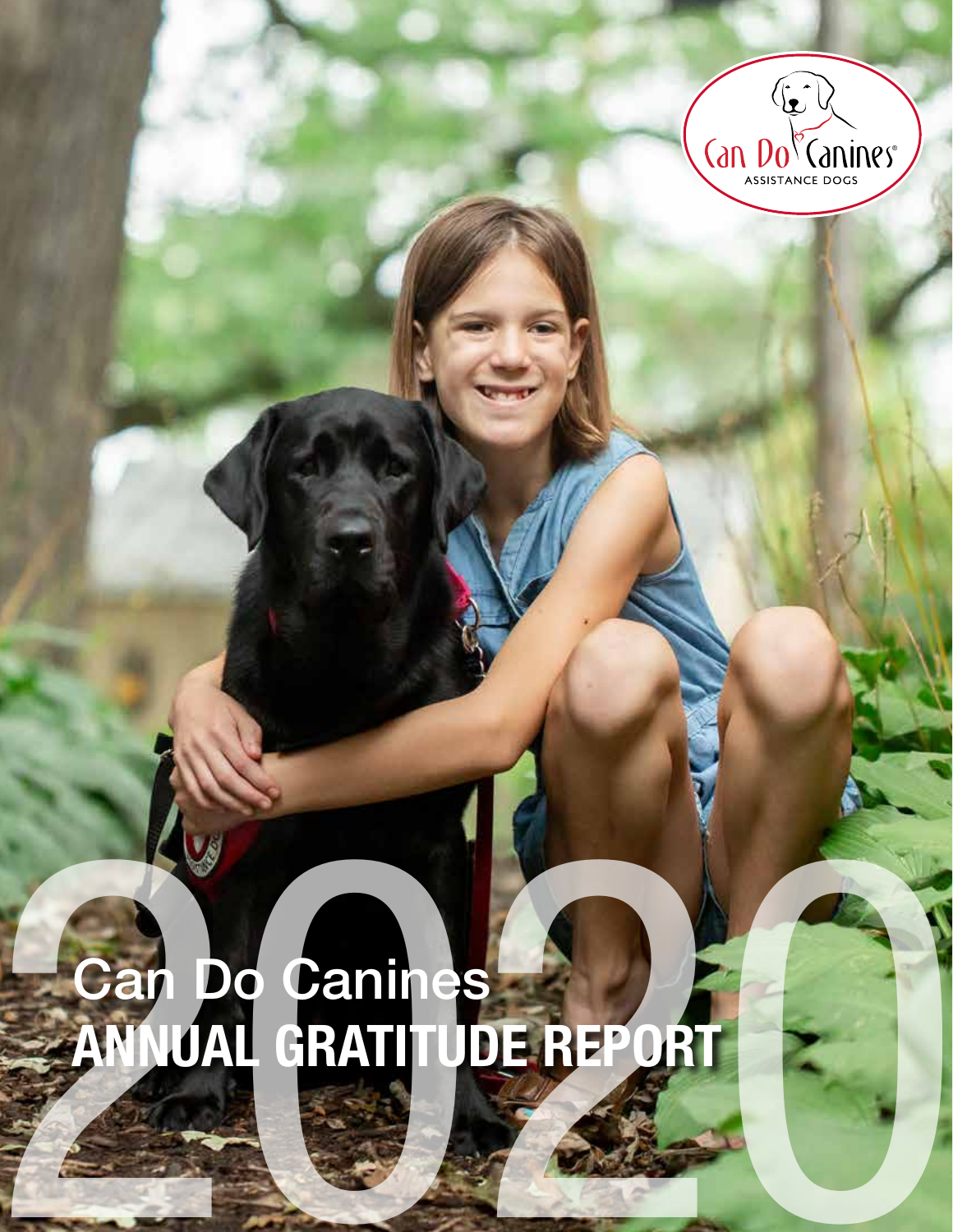## Mission

Can Do Canines is dedicated to enhancing the quality of life for people with disabilities by creating mutually beneficial partnerships with specially trained dogs.

## Vision

We envision a future in which every person who needs and wants an assistance dog can have one.

## Values

- Client Commitment
- Teamwork
- Integrity
- Respect for People
- Respect for Animals











**United Way** 



#### Can Do Canines Annual Gratitude Report 2020

- 3 **I** A Letter From the Executive Director and President
- 4 | Alan M. Peters' Legacy
- 5 2020 At A Glance
- 6 Client Story
- 7 Certified Teams
- 10 | The Numbers
- 11 | Contributors & Volunteers

#### Those Who Served on the Board of Directors During 2020

Mitch Peterson, President Dianne Ward, Vice President Ross Thorfinnson, Treasurer Ann Curme Shaw, Secretary Andrew Brust Kevin Florence Elizabeth Grey Kathryn Hoy Sharon Hughes Beth Klingelhofer

#### **Contact**

Can Do Canines 9440 Science Center Drive New Hope, MN 55428

Phone: 763-331-3000 Email: info@candocanines.org Website: candocanines.org

| Steven Novotny     |
|--------------------|
| Mary Rhatigan      |
| Connie Roehrich    |
| Judy Sharken Simon |
| Scott Thomas-Forss |

#### On the Cover

Ava with Autism Assist Dog Alfred, one of our 2020 certified teams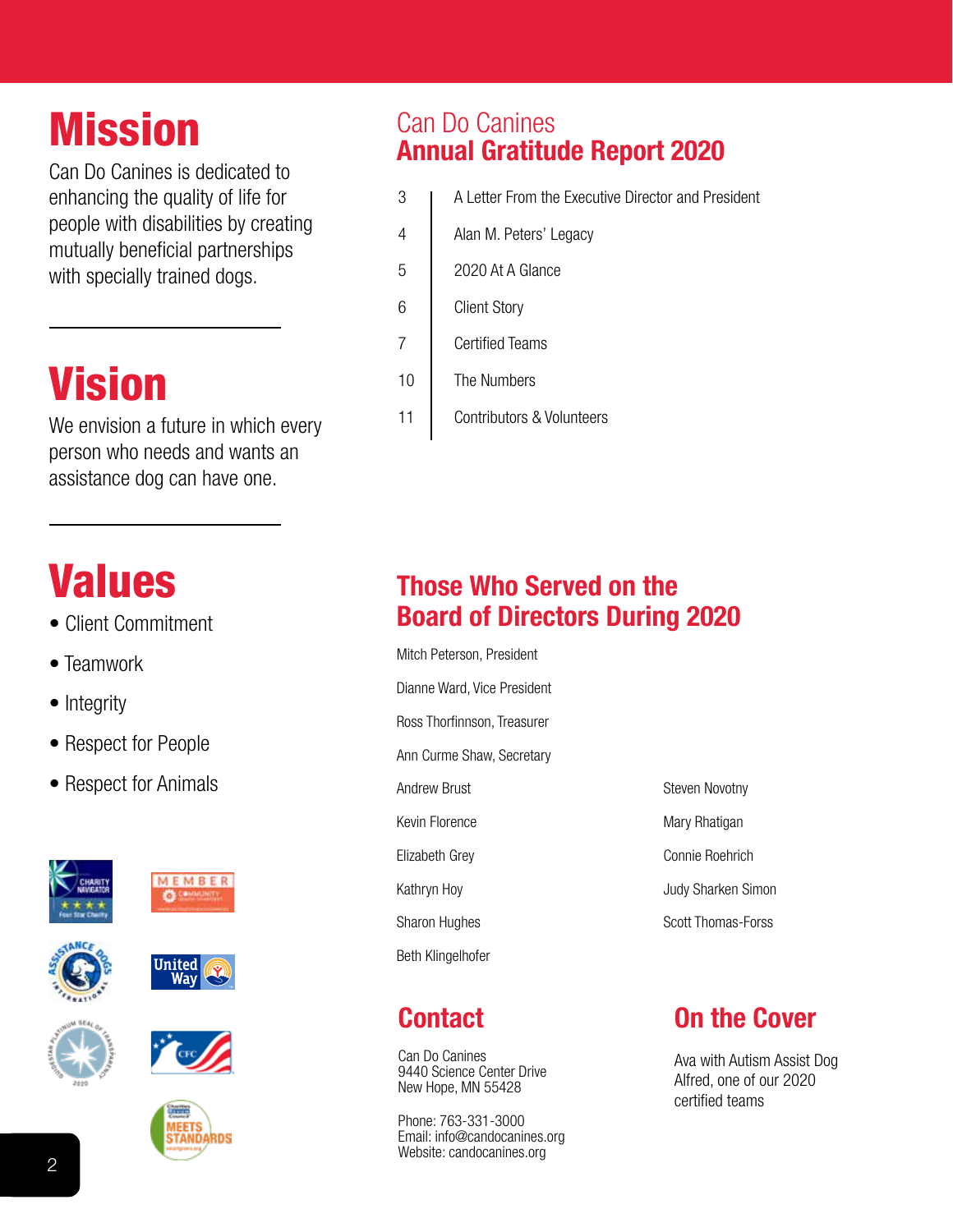## A Letter From EXECUTIVE DIRECTOR JEFF JOHNSON & PRESIDENT MITCH PETERSON

It is probably an understatement to say that 2020 was a unique and challenging year. World events prompted a new normal for how people conduct their daily lives and how organizations operate, and Can Do Canines was no exception.

Yet, through it all, our staff graciously adapted and all of you who so generously supported us helped us carry our mission forward. Not only did we continue to receive and process applications for those needing our special dogs, but we equalled 2019's pace by certifying 51 assistance dog teams during 2020. Your unwavering support made this possible, and we couldn't be prouder of this achievement.

While we missed seeing everyone in person through much of this last year, we were able to conduct all of our usual events virtually, beginning in the spring. One advantage this different format provided was a beautiful recording of the many ways our assistance dogs are changing lives. If you haven't yet viewed the videos from the 2020 Fetching Ball Gala, the Tails of Independence, the Woofaroo or our summer and fall graduations, please take a moment to find them on our YouTube channel or on our website. You'll certainly be inspired.

As we closed 2020, we did so by wishing our founder, Alan M. Peters, our best wishes for his retirement. Part of this annual report includes a tribute to Al, who, since 1987, has been monumental in making Can Do Canines the highly respected organization it is today. We extend our heartfelt gratitude to all Al has done.

This annual report is physically a little smaller this year because, like we did for our recent events, we're using online resources more. You'll be able to find lists for all of our 2020 donors and volunteers on our website with that link displayed on an upcoming page of this report.

As we look to the future, we are concentrating efforts on building a strong strategic plan with the help of an outside consultant. We are striving to enhance the experience for our clients and volunteers, raise our profile and become a more inclusive and diverse organization. And, of course, we want to serve even more people than ever before.

All of this will allow us to keep improving the quality of life for hundreds of adults and children with disabilities. We value your partnership on this important journey.

Thank you!

Jeff Johnson Mitch Peterson Executive Director **President** 

MDR



Jeff Johnson Executive Director



Mitch Peterson President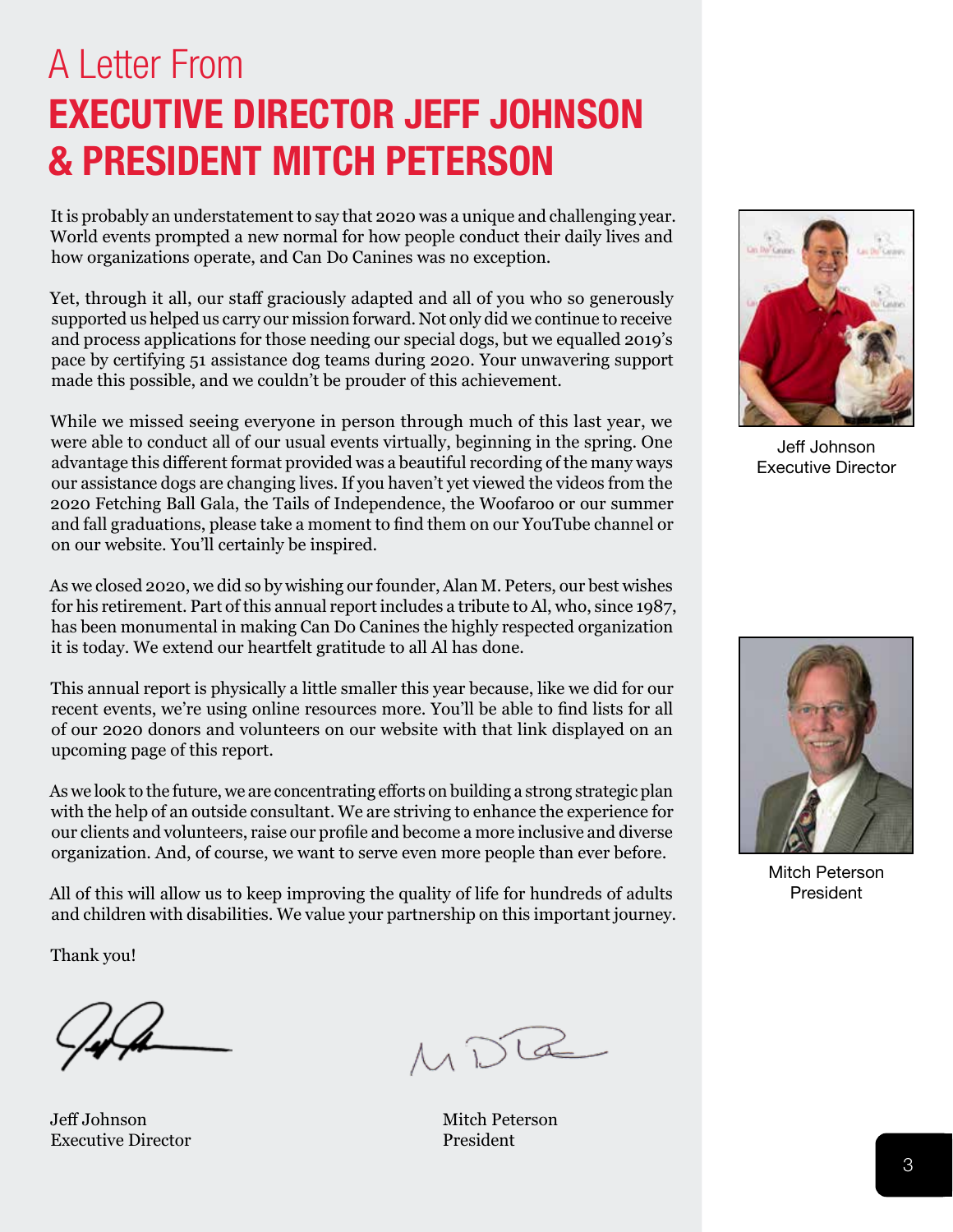#### After 33 years as the founder and executive director of Can Do Canines, Al Peters retired in December 2020.



Al began work on the project that would become Can Do Canines in 1987 and incorporated the organization two years later under the name Hearing Dog Program of Minnesota. What followed was a legacy of innovation and expansion for the organization spanning decades.

When asked what he is most proud of over the past 33 years, Al shared, "I think the thing I'm most proud of is our ability to respond to individual needs to train dogs to do specific things for people that they could never get from another organization who train in a cookie-cutter method of every dog is the same...We could make that dog personalized and meet the needs of a particular individual."

Al's passion to address unique challenges led Can Do Canines to branch into training other types of assistance dogs to meet the needs of people with disabilities. In 1995, our program added the first Mobility Assist Dog team and rebranded to Hearing and Service Dog of Minnesota.

In 2009, after 301 teams graduated from our program, we became Can Do Canines. We were

now also training dogs to assist with seizure disorders, type 1 diabetes, and children with autism. Through these name changes, and over the past 30 years, one can see how Can Do Canines has changed. When there were unmet needs in the community, we adapted to try and meet those needs.

Al's leadership has led the organization to make a significant impact in the community. Can Do Canines is proud of its international reputation among Assistance Dogs International member organizations. Al's passion for helping people became a cornerstone of the organization's mission to enhance the quality of life for people with disabilities by creating mutually beneficial partnerships with specially trained dogs. To date, we have provided more than 750 high-quality assistance dogs to people with disabilities, all free of charge.

Leaving an organization you founded is no easy task. When asked what he is going to miss most, Al shares, "I think the thing I'm going to miss most is being able to visit with the graduates at graduation on the day…being here and going person-to-person and being able to ask them how their dogs help them."

In his final month on staff, he reflected, "You know even all these years later people still say, 'Hey Al. This Can Do Canines. This is your baby.' And I've come to begin saying to them, 'Well, it's not really my baby anymore, it's our baby. It's staff. It's volunteers. It's contributors. All the people who come together to make this happen."

In retirement, Al plans to spend more time with family, embark on a writing project and pursue some long-overdue travel. We wish him happiness on his new journey.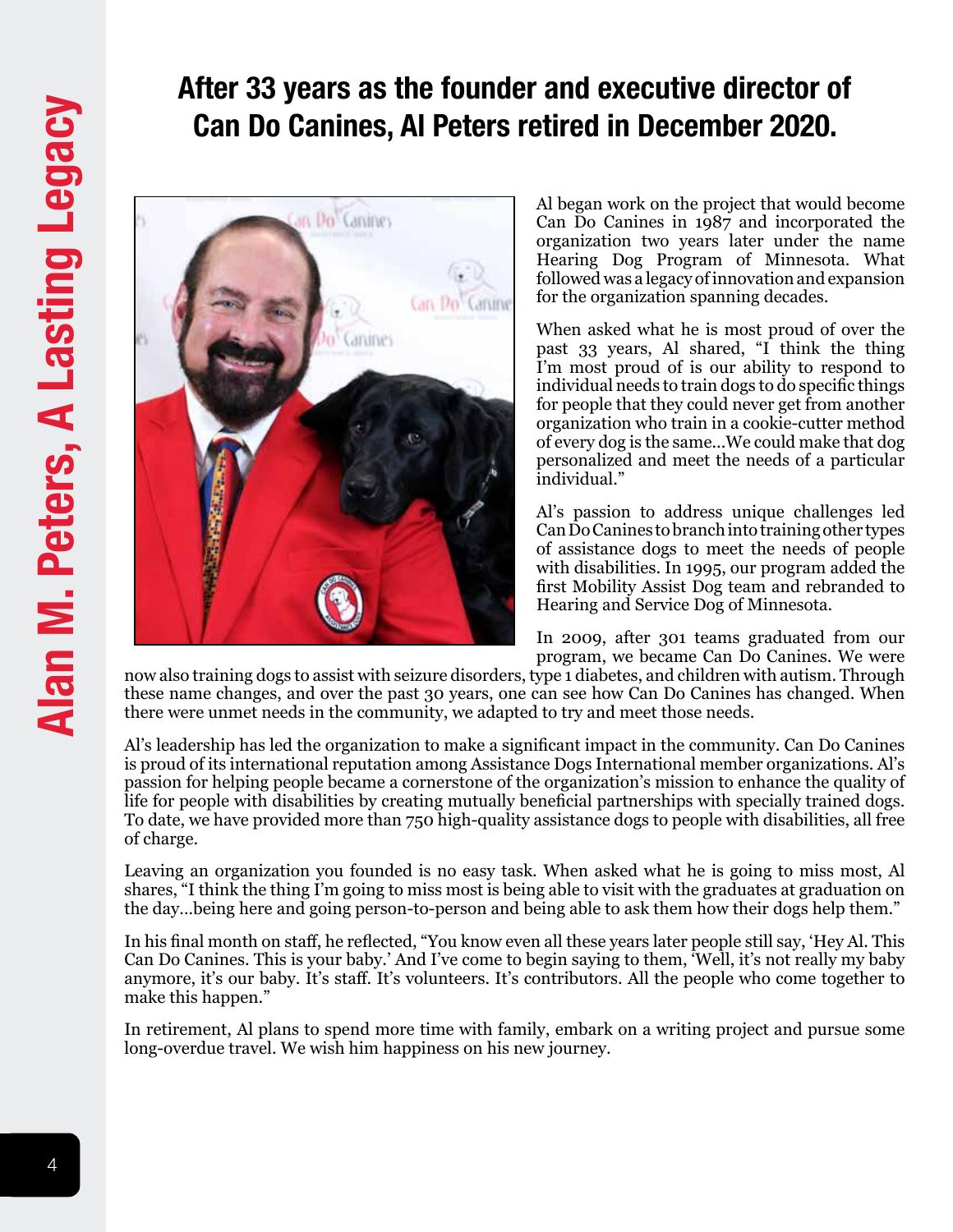## 2020 AT A GLANCE



## Donations from 3,302 people

totaled \$1,530,542 and helped us match more teams.



## 352 Active working teams

received ongoing training and support from staff.



#### 808 Volunteers helped us in a variety of ways.



## Approximately 629,450 hours

were clocked by volunteers.



#### 51 New teams certified

in 2020, a new annual record for our organization.

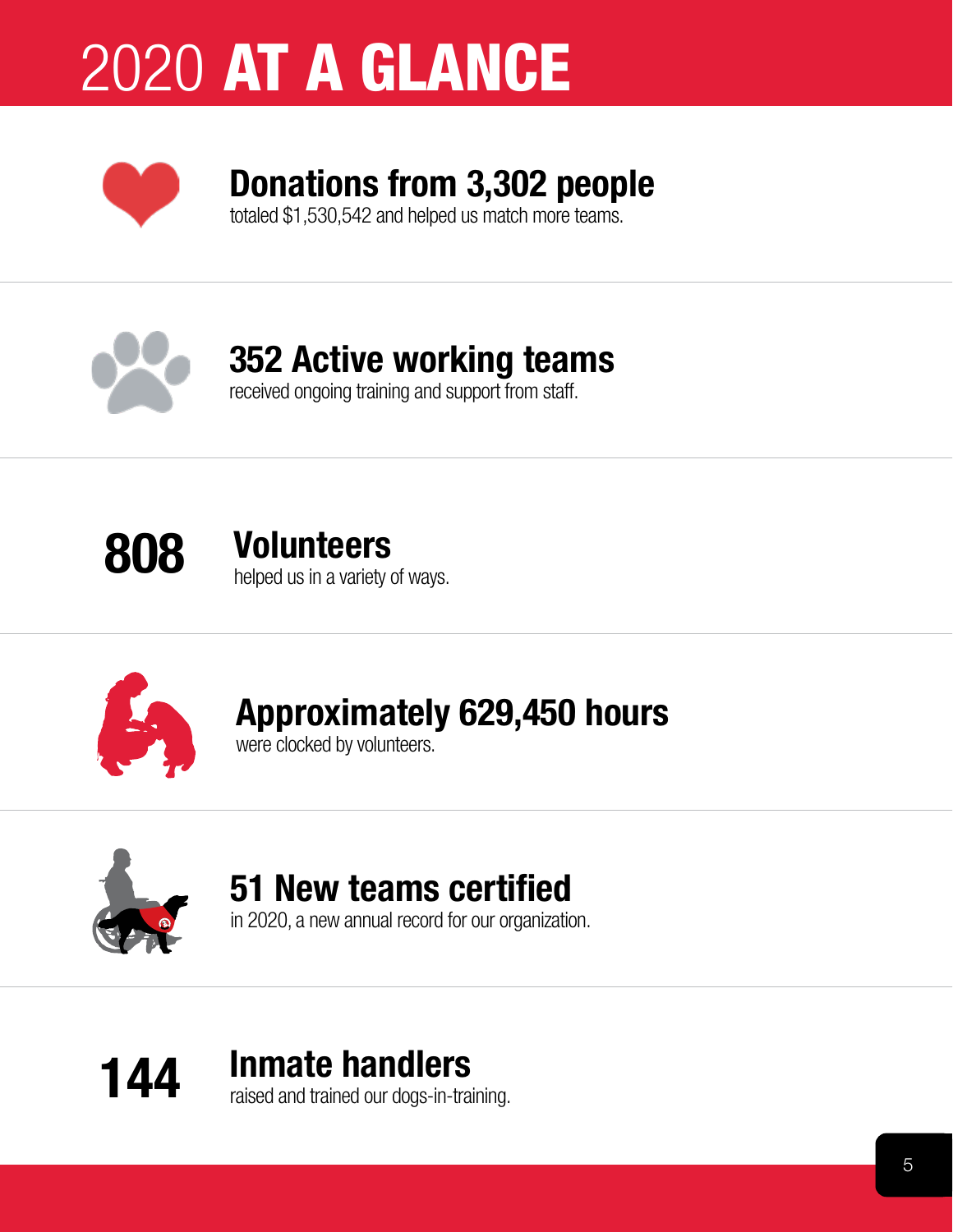

In her childhood, Nancy experienced physical trauma that caused her equilibrium and hearing to be impaired. She tends to miss certain sounds that are meant to keep her safe. Due to nerve damage, her balance is unstable and she loses it easily. Leaning over or reaching usually result in a continuous motion without the ability to steady herself. Additionally, she lives with fibromyalgia and arthritis, making it incredibly painful to lower herself and get back up when retrieving an item on the floor.

At home, Nancy has learned to pick up some items with her toes, but in public, she relies on cautious movements or other people to help with dropped objects. Living independently but limited by mobility and fear, Nancy decided to prioritize her well-being by applying for an assistance dog from Can Do Canines.

Apollo is a 2-year-old Labrador Retriever, small in stature and buttery blonde, with a truly unique soul. Apollo alerts her to noises or to go to the source of a sound she would otherwise miss. He eagerly retrieves anything Nancy needs from lower surfaces, tugs and closes drawers and cleans up his toys to the bin where they belong. Nancy also lives with post-traumatic stress, which has become much more manageable since Apollo came into her life. She was barely able to sleep, but now his life-saving companionship allows her to fully rest. Nancy says that before having an assistance dog, "I never left my apartment,...but because of Apollo, I've met so many good people!" Previously unable to trust strangers enough to go out on her own, Nancy is now enthusiastically active in her community.

Nancy shares a profound appreciation with everyone who contributes to Can Do Canines and shaped Apollo's life saying, "They did a wonderful job! Thank you so much because he's a wonderful boy; he is so good for me and does so much for me."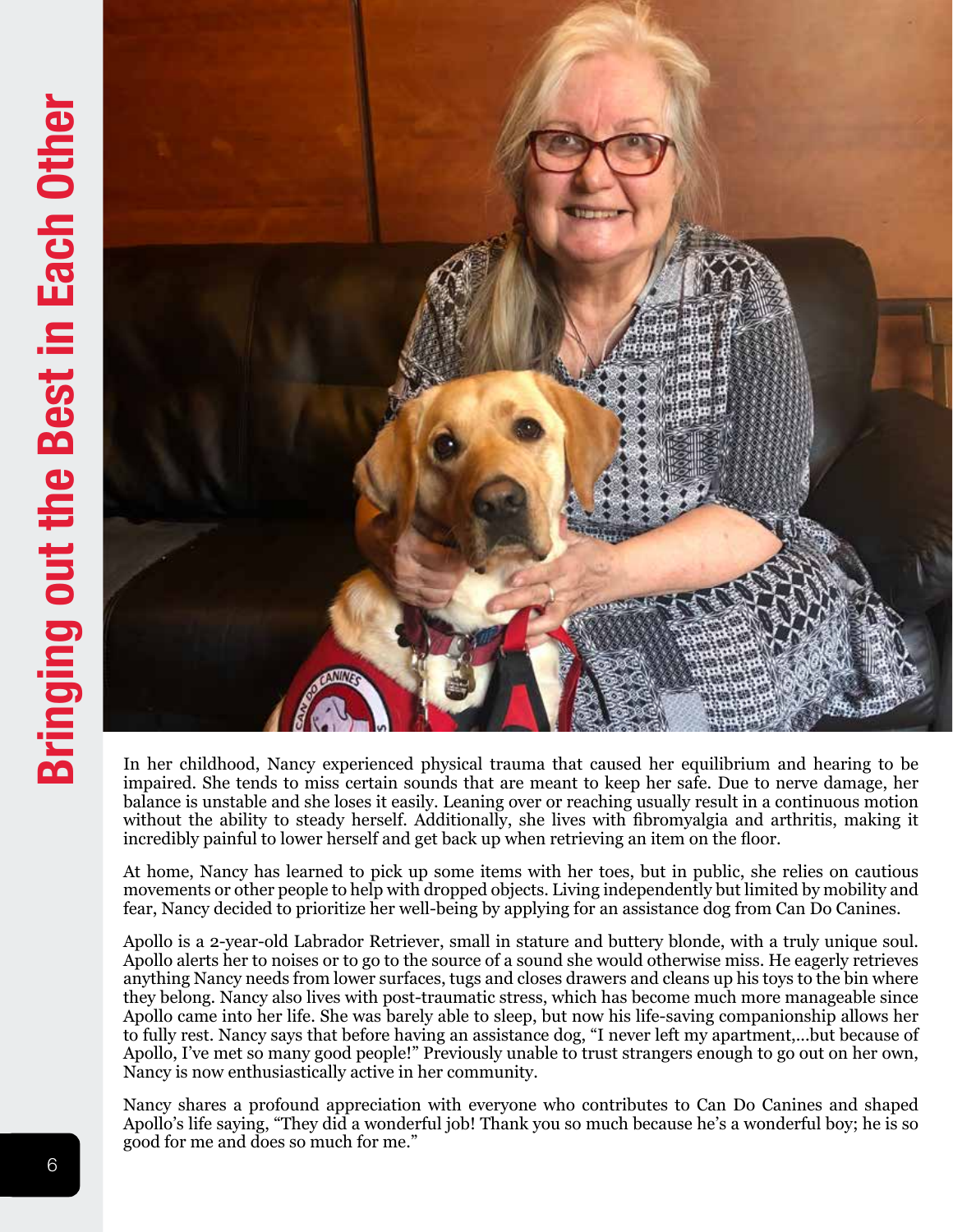# **Certified Teams**

## **Mobility**

Mobility Assist Dogs work with people who have mobility challenges and other needs. They pick up and carry objects, pull wheelchairs, open doors, and help pay at tall counters.







Addyson & Aggi Bette & Issa Bobbi Jo & Hogan















Josh & Hunter



*With Xio I feel safer and more comfortable in my surroundings—so we go outside and do things.*

- Greg & Xio



























Patty & Daphne Roni & Eunice Sharmaine & Marie Valerie & Gaelen Karley & Jetson 7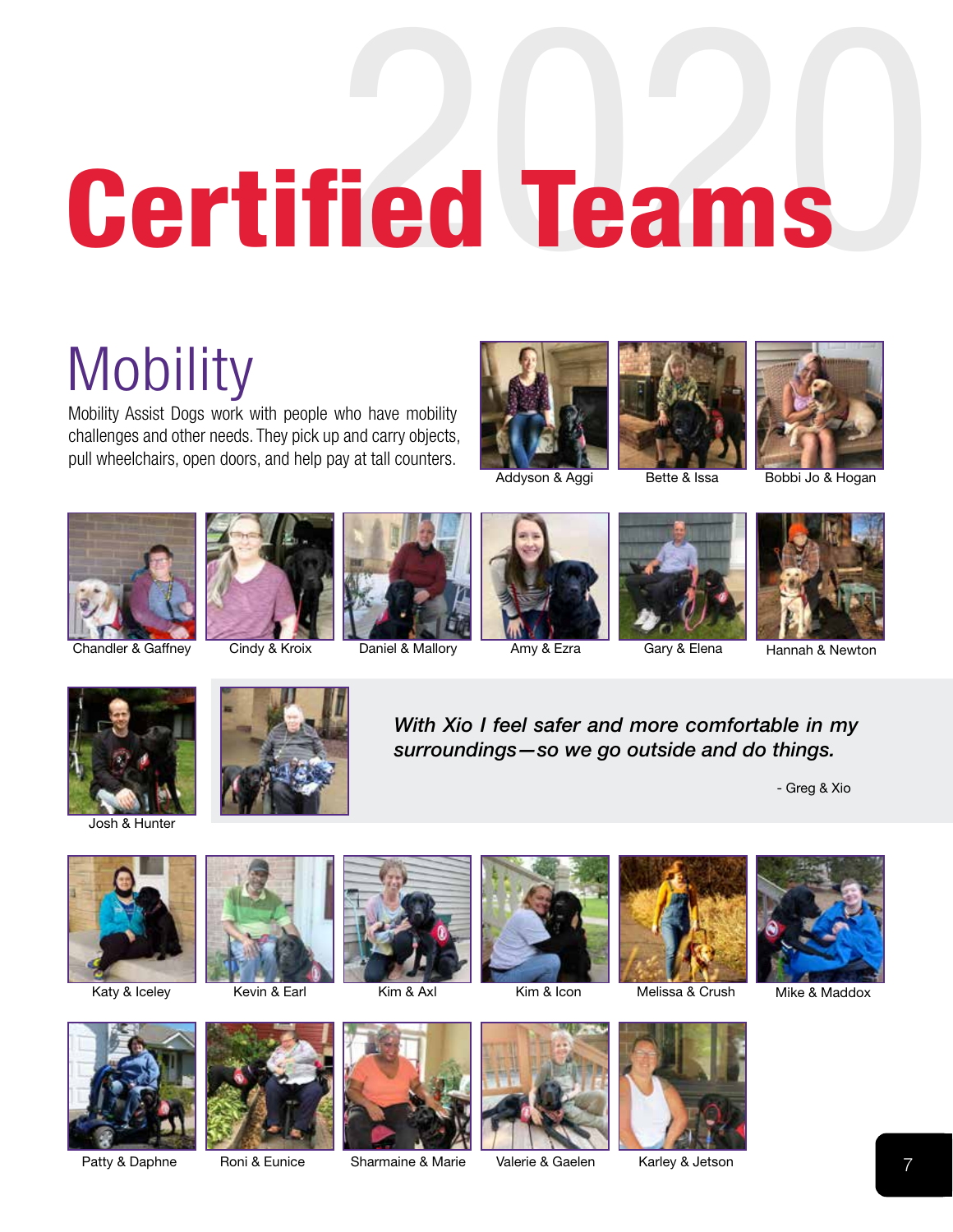## **Hearing**

Hearing Assist Dogs alert a person who is deaf or hard of hearing to sounds by making physical contact with them and leading them to the source of the sound.<br>Doug, Ellen & Ily Gary & Marly Jack & Polly











*Now I can set my alarm, and I know he will wake me. It's pretty nice to be awakened by a happy tail-wagging friend, versus an electronic bed shaker.*

- Glenice & Yates







Janet & Kona Jessica & York





Brady & Olli Charity & Fabian Halle & Binx

## **Diabetes**

Diabetes Assist Dogs detect low blood sugar levels by sensing a change in their partner's breath odor. The dog alerts their partner by making physical contact.



Isaac & Xulla



Leah is so much more than just a dog. She's my partner, *my teammate, my best friend, and the best glucose alarm possible!*

- Annika & Leah

## Seizure

Seizure Assist Dogs respond to a person having a seizure by licking their face, retrieving an emergency phone, and alerting other family members.





Rich & Jedi<br>
Ryan & Gallagher



*I thought I'd have to depend on my parents forever. But with Bronson, I'm independent and will be able to live on campus during college. He's my hope for the future.*

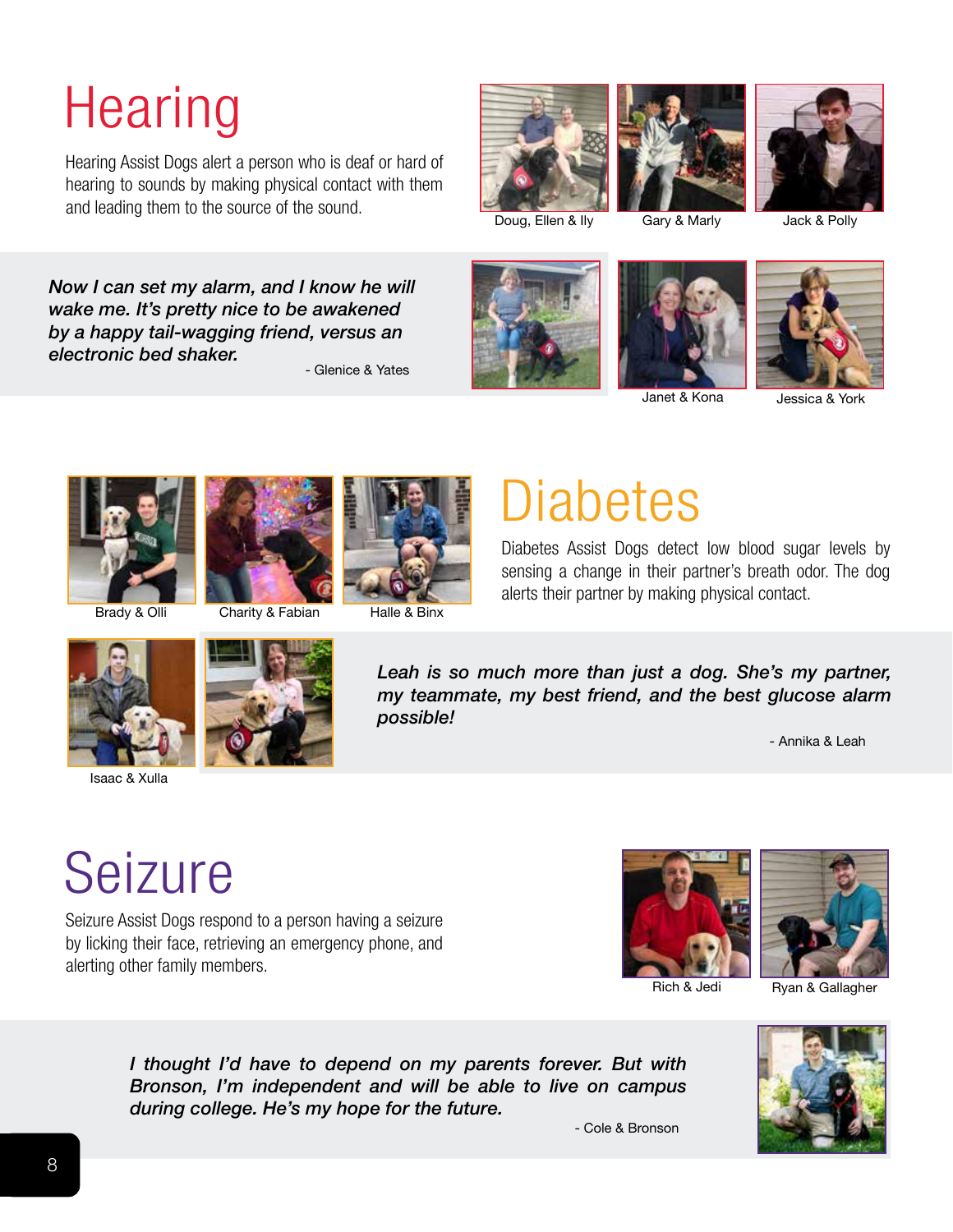## Autism

Autism Assist Dogs keep children with autism safe in public settings and help them experience the world more fully by offering comfort and assurance. These special dogs also serve as a social bridge between the family and the public.







Declan & Oma



*Within the first month of Ginny being here, Draven blossomed. This is not the same kid. Having Ginny here makes the house feel like home—and whole again.*

- Draven's Mother, Katie & Ginny











Gavin & Nana Jackson & Zing Jaxson & Natalie Nolan & Nitro Preston & Nelson



Callie & Ultra *Mobility and Seizure*



Nancy & Apollo *Mobility and Hearing*



Scott & Oxley *Mobility and Seizure*

## Combination Skills

Combination Skills Dogs assist their partners with tasks from at least two of our five types of assistance dogs. A label below the person's name will indicate each unique combination.

*I don't know how to describe the evolution from the uncertainty of the stay-at-home suddenness to the blessing of having Jackie at home with me. Gratitude.*

- Cheryl & Jackie *Hearing and Mobility*





Suzanne & Miya *Mobility and Hearing*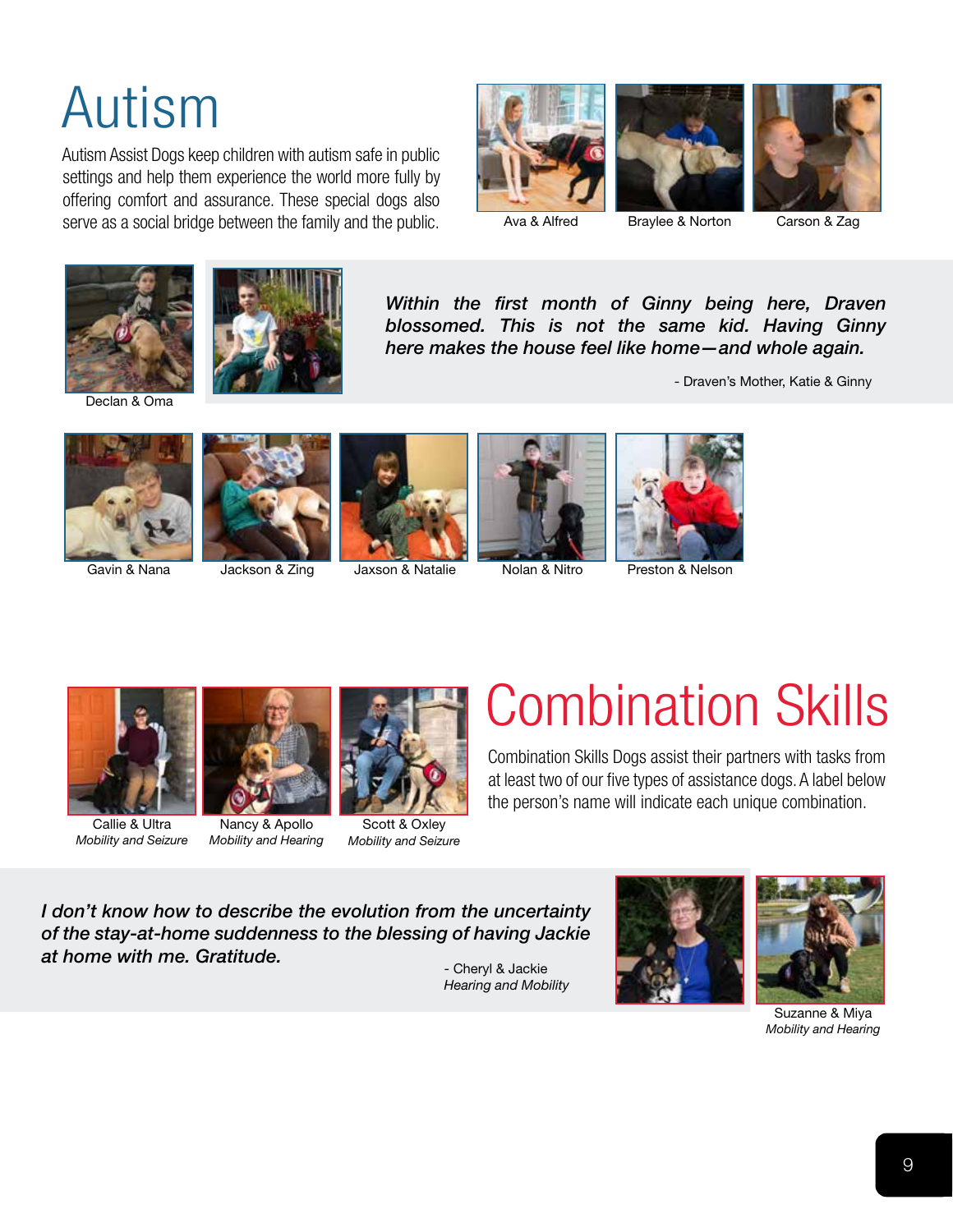## THE NUMBERS

#### **Financial Statements Revenue**

For the year ended December 31, 2020

#### Income Statement for the year ended December 31, 2020

| <b>Public Support</b><br>Individual and corporate donations<br>Service club donations<br>Foundation grants<br><b>Federated fundraisers</b><br>Earned Income-net<br><b>PPP Grant</b><br>Special events-net<br>In-kind contributions | \$<br>1,171,952<br>148,931<br>527,616<br>106,885<br>8,626<br>386,965<br>343,915<br>90,460 |
|------------------------------------------------------------------------------------------------------------------------------------------------------------------------------------------------------------------------------------|-------------------------------------------------------------------------------------------|
| <b>Total public support</b>                                                                                                                                                                                                        | 2,785,350                                                                                 |
| Investment income (loss)<br>Net assets released from restrictions<br>Total support and revenue<br><b>Expenses</b>                                                                                                                  | 27,961<br>2,813,311                                                                       |
| Program expenses<br>Support services<br>Management and general<br>Fundraising<br><b>Total support services</b><br><b>Total expenses</b>                                                                                            | 2,297,815<br>212,329<br>242,337<br>454,666<br>2,752,481                                   |
| Increase in net assets<br>Net assets-beginning<br>Net assets-ending                                                                                                                                                                | \$<br>(60, 830)<br>5,628,176<br>5,689,006                                                 |

#### Balance Sheet for the year ended December 31, 2020

| <b>Current Assets</b><br>Cash and investments<br>Accounts Receivable<br>Pledges receivable<br>Prepaids and inventory<br><b>Total current assets</b><br>Pledges receivable-long term                           | \$<br>2,942,344<br>29,900<br>101.995<br>10,100<br>3,084,339<br>174.100 |
|---------------------------------------------------------------------------------------------------------------------------------------------------------------------------------------------------------------|------------------------------------------------------------------------|
| <b>Property and Equipment</b><br>Vehicles and equipment<br>Land and building<br>Less accumulated depreciation<br><b>Total assets</b>                                                                          | 210,990<br>3,537,451<br>(1, 111, 408)<br>5,895,472                     |
| <b>Liabilities and Net Assets</b>                                                                                                                                                                             |                                                                        |
| <b>Current Liabilities</b><br>Accounts payable-trade<br>Accrued expenses<br>Deferred revenue<br><b>Total current liabilities</b>                                                                              | 74,497<br>102,069<br>29,900<br>206.466                                 |
| <b>Net Assets</b><br>Net assets without donor restrictions<br>Board designated donor restrictions<br>Net assets with donor restrictions<br><b>Total net assets</b><br><b>Total liabilities and net assets</b> | \$<br>3,612,911<br>1,800,000<br>276,095<br>5,689,006<br>5,895,472      |





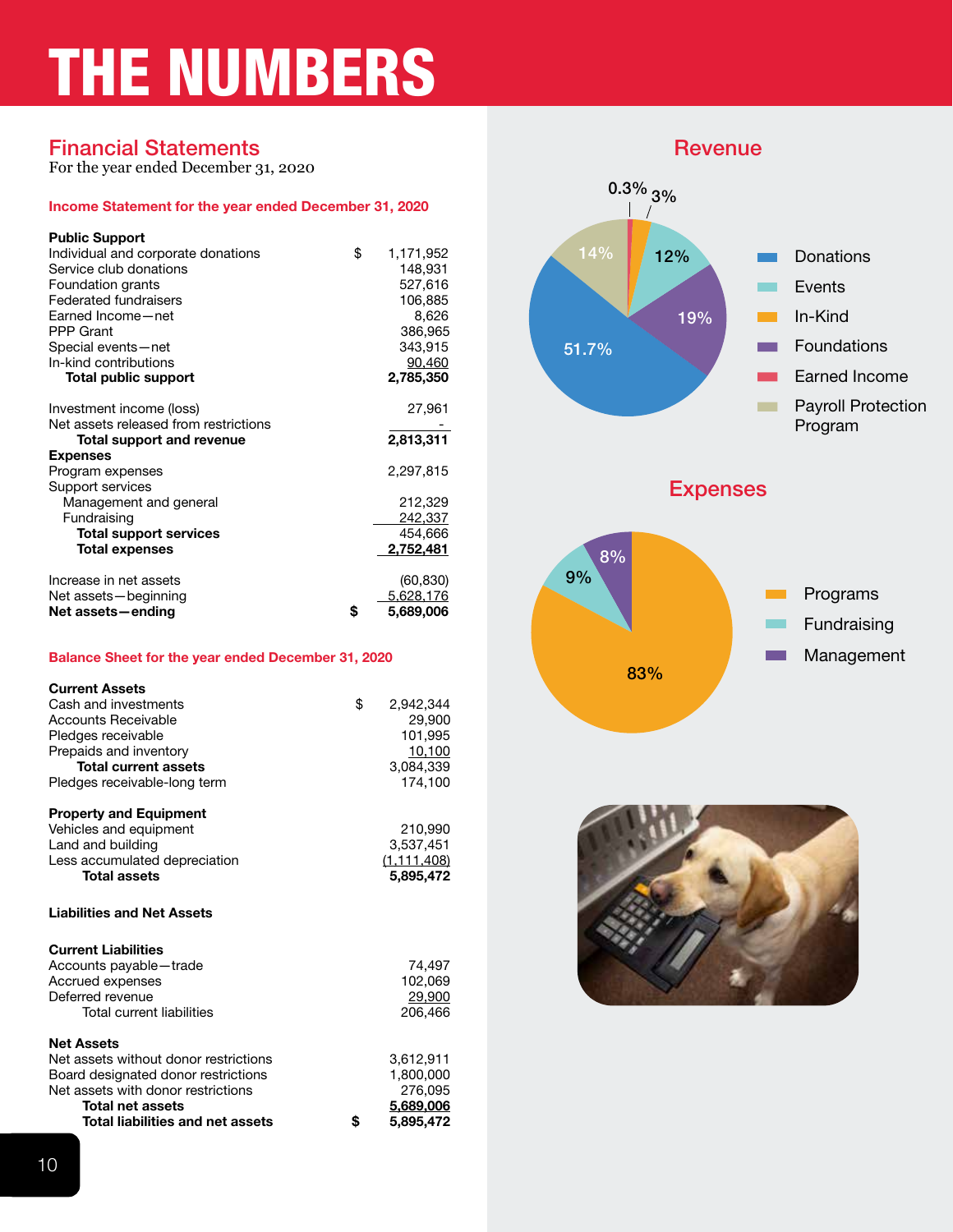## CONTRIBUTORS & VOLUNTEERS





## THANK YOU.

Can Do Canines relies on volunteers and donors to help make our mission a reality. Every single contributor makes a difference. Thank you for helping us provide life-changing assistance dogs.

#### To view a list of volunteers and donors involved in 2020, please visit

<https://candocanines.org/2020-volunteers-donors>